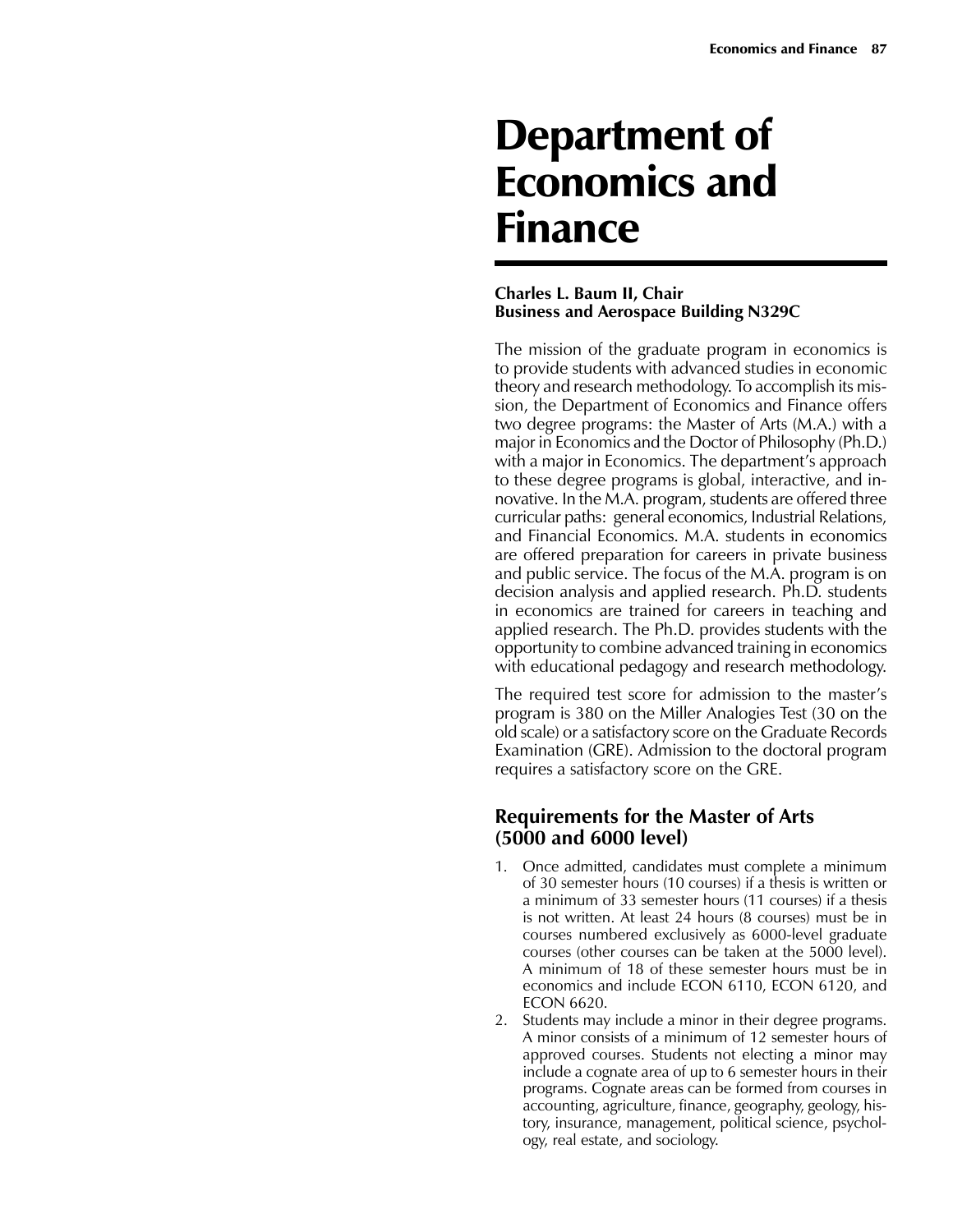# **Major in Economics (General)**

Candidates choosing a major in Economics (general) must complete a minimum of 18 semester hours of economics including ECON  $6110$ ,  $6120$ , and  $6620$ . A minor  $(12 \text{ hours})$ of approved courses) can also be included. A list of graduate minors can be found on page 59.

Students not electing a minor can include a cognate area of up to 6 semester hours in their programs. Cognate areas can be formed from courses in such fields as accounting, agriculture, finance, geography, geology, history, insurance, management, marketing, mathematics, political science, psychology, real estate, and sociology.

The student, with the assistance of the M.A. advisor, must file a degree plan prior to the completion of 21 credit hours.

# **Major in Economics with a Concentration in Financial Economics**

Students in the Financial Economics concentration may choose to take the theoretical track (involves more mathematics)–ECON 6110, ECON 6120, and 6620–or the applied track–ECON 5620, ECON 6000, and ECON/FIN 6450.

In addition, candidates choosing the concentration in Financial Economics are required to complete the following three-hour

courses:<br>ECON/FIN 6460 Seminar on Financial Markets FIN 6710 Financial Analysis<br>ECON/FIN 6730 Seminar on Finan Seminar on Financial Institutions FIN 6740 Security Analysis An additional six hours of guided electives must be chosen from the following:<br>ECON/FIN 6430 Se ECON/FIN 6430 Seminar on Public Finance<br>ECON/FIN 6450 Seminar on Monetary Polic Seminar on Monetary Policy ECON 6530 International Trade Theory and Policy FIN 6720 Cases in Financial Management FIN 6860 International Financial Management

The remaining three hours are general electives.

# **Major in Economics with a Concentration in Industrial Relations**

Students in the Industrial Relations concentration may choose to take the theoretical track (involves more mathematics)– ECON 6110, ECON 6120, and ECON 6620–or the applied track–ECON 5620, ECON 6000, and ECON/FIN 6450.

In addition, candidates choosing the concentration in Industrial Relations are required to complete ECON 6500, ECON 6510, and ECON 5390.

**Students without substantial experience** in the field of industrial relations may be required to complete the following as initial courses in the concentration:

| <b>Labor and Human Resource Economics</b><br>ECON 5420 |  |
|--------------------------------------------------------|--|
|--------------------------------------------------------|--|

- ECON 5490 Industrial Relations Legislation<br>ECON 5510 Unions and Collective Bargaini
- Unions and Collective Bargaining ECON 6040 Survey of Employment Relations

# **Comprehensive Examinations**

- 1. Candidates must successfully complete a written comprehensive examination that may be taken no more than twice. For the major in Economics, the comprehensive examination covers the three core areas: macroeconomics, microeconomics, and Econometrics I. For the major in Economics with a concentration in Financial Economics, the comprehensive examination includes macroeconomics, microeconomics, and a financial economics field examination. For the major in Economics with a concentration in Industrial Relations, the comprehensive examination includes macroeconomics, microeconomics, and an employment relations field examination.
- 2. Before taking the comprehensive examination, the student is expected to attend and actively participate in regularly scheduled departmental student/faculty workshops where research papers are presented and discussed by the participants.

# **Requirements for the Doctor of Philosophy (6000 and 7000 level)**

The Ph.D. in Economics provides students with the opportunity to combine advanced training in economics with educational pedagogy and applied research. Students completing the Ph.D. in Economics will have the academic and pedagogical skills necessary to teach economics at the collegiate level and to conduct applied research in economics.

## **General Admissions Requirements**

For admission to the doctoral program, candidates are expected to attain a GRE score of 1100 or better. On matriculation, students will complete a degree plan. The Ph.D. advisor must approve the degree plan. In some cases, it may be possible to complete the program on a part-time basis, but the program is designed for full-time students.

## **Requirements for the Ph.D. in Economics**

- 1. Students entering the Ph.D. program in economics must hold a baccalaureate degree and meet the entrance requirements listed under the General Admissions Requirements.
- 2. Students entering with a baccalaureate degree are required to complete a minimum of 64 semester hours, including a minimum of 51 hours of formal coursework, a one-credit hour economics workshop (two presentations), and 12 hours of dissertation research. Of the total 64 hours, 43 hours must be at the 7000 level. Up to 12 semester hours of formal coursework may be applied toward the minimum of 51 hours of formal coursework for students entering with an M.A. in economics.
- 3. In consultation with graduate advisor, the student must file a degree plan prior to the completion of 21 credit hours.
- 4. Students must complete the Qualifying Examination as described on page 53 of the Graduate Catalog. Competency in economic theory is tested by qualifying examinations in microeconomics and macroeconomics at the end of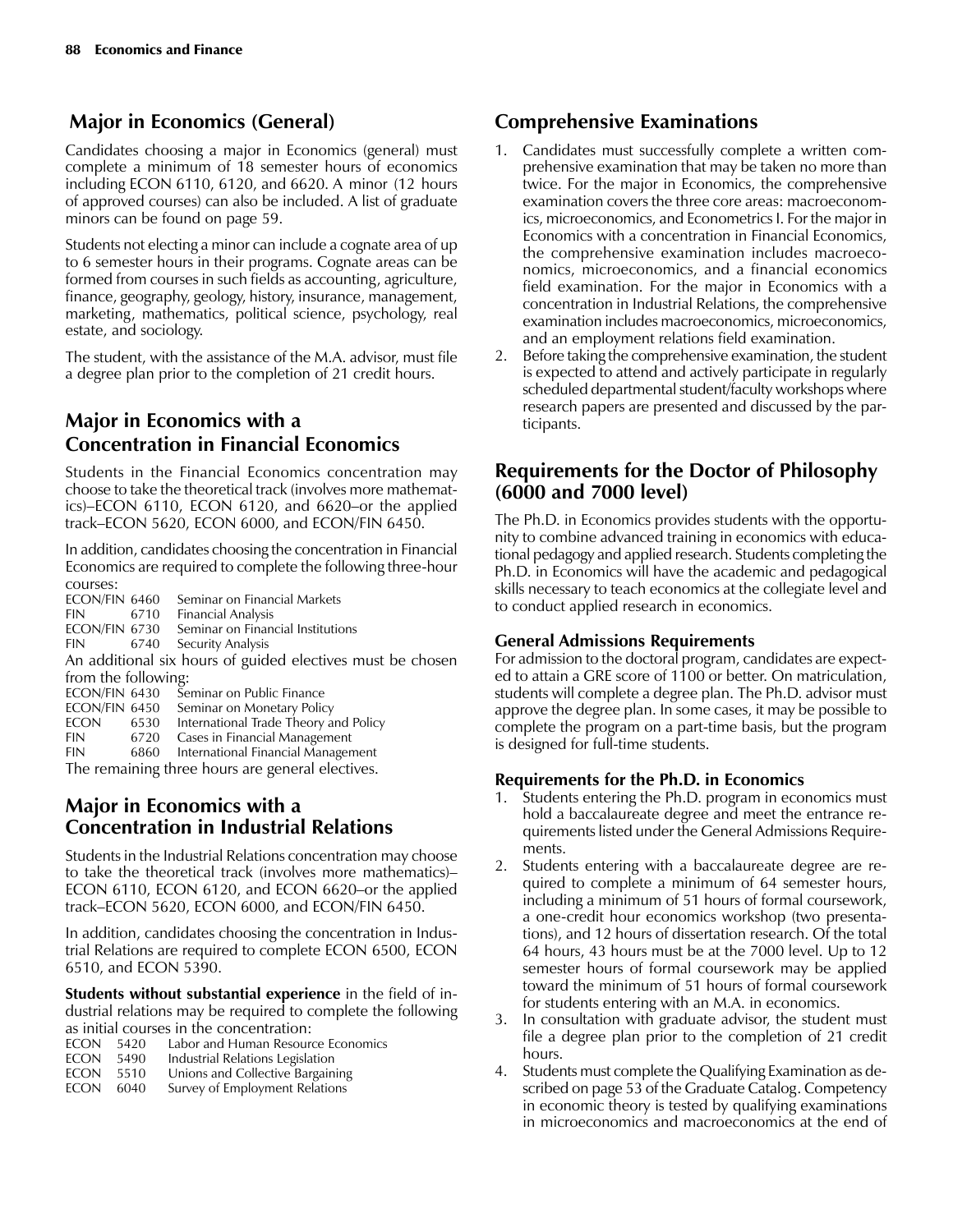The field requirements are listed below.

- 5. Candidates must successfully defend a dissertation prospectus (page 54 of the Graduate Catalog) and, upon approval by the candidate's dissertation committee, prepare a dissertation. The student is responsible for contacting a Ph.D. faculty member about becoming the chair of the student's dissertation committee. The chair will suggest other potential committee members.
- 6. After completion of the dissertation, the candidate is given an oral examination dealing with the structure and content of the dissertation. The dissertation defense is discussed on page 54 of the Graduate Catalog. The candidate will be notified in writing of the committee's approval of the dissertation.

#### **Sample Course and Examination Schedule**

The following sample schedule outlines the sequence of Ph.D. course requirements.

#### **Fall Semester - Year 1**

|  | <b>ECON</b> 6100 Mathematical Methods for Economics |
|--|-----------------------------------------------------|
|  | ECON 6110 Macroeconomics L                          |
|  | FCON 6120 Microeconomics L                          |
|  | ECON 6620 Econometrics L                            |

#### **Spring Semester - Year 1**

|  | ECON 6630 Econometrics II             |
|--|---------------------------------------|
|  | ECON 7110 Macroeconomics II           |
|  | ECON 7120 Microeconomics II           |
|  | ECON 7660 History of Economic Thought |

#### **Summer - Year 1**

ECON 7130 Microeconomics III Qualifying Exam –Macroeconomics Qualifying Exam–Microeconomics

#### **Fall Semester - Year 2**

|                 | ECON 7630 Econometrics III                          |
|-----------------|-----------------------------------------------------|
| ECON 7600       | Instructional Development and Practice in Economics |
| ECON/FIN        | Major Field Course I                                |
| <b>ECON/FIN</b> | Minor Field Course L                                |

#### **Spring Semester - Year 2**

#### **Summer - Year 2**

| Field Exam | Major Field Exam                 |
|------------|----------------------------------|
| Field Exam | Econometrics or Minor Field Exam |

#### **Fall Semester - Year 3**

ECON 7500 Economics Workshop ECON 7640 Dissertation Research

#### **Spring Semester - Year 3** ECON 7640 Dissertation Research

**Summer - Year 3**

Proposal Dissertation Proposal

#### **Fall Semester - Year 4**

ECON 7640 Dissertation Research

#### **Spring Semester - Year 4**

ECON 7640 Dissertation Research

# **Summer - Year 4**

**Dissertation Defense** 

#### **Required Core Courses**

| econ             | 6100 | <b>Mathematical Methods for Economics</b>           |
|------------------|------|-----------------------------------------------------|
| ECON 6110        |      | Macroeconomics L                                    |
| <b>ECON 7110</b> |      | Macroeconomics II                                   |
| econ             | 6120 | Microeconomics I                                    |
| ECON 7120        |      | Microeconomics II                                   |
| ECON 7130        |      | Microeconomics III                                  |
| econ             | 6620 | Econometrics I                                      |
| ECON 6630        |      | Econometrics II                                     |
| ECON 7630        |      | Econometrics III                                    |
| ECON 7600        |      | Instructional Development and Practice in Economics |
| ECON 7660        |      | History of Economic Thought                         |
| ECON 7900        |      | Research Seminar                                    |
| ECON 7500        |      | Economics Workshop                                  |
|                  |      |                                                     |

#### **Fields of Study**

Every student has to choose two fields and four 7000-level field courses.

#### **Financial Economics**

**Required Courses:** FIN 7710 Advanced Financial Economics I ECON/FIN 7720 Advanced Financial Economics II

#### **Labor Economics and Employment Relations**

**Required Courses:** ECON 7510 Advanced Labor Economics I ECON 7520 Advanced Labor Economics II

# **Courses in Economics [ECON]**

- **5310 Public Finance II.** Three credits. (Same as FIN 5310.) Prerequisites: ECON 2410 and 2420. Current issues in taxation, theory of income taxation, consumption taxes, property and wealth taxes. Advanced treatment of tax incidence, tax efficiency, income distribution, fiscal federalism, and state and local budget issues. Students are required to complete a term project resulting in a paper available for peer review and a class presentation.
- **5390 Employee Benefits.** Three credits. (Same as FIN 5390.) Includes descriptive review and taxation, legislative, and administrative dimensions of the major components of employee benefit plans such as retirement systems, deferred compensation plans, health insurance, death benefits, disability benefits, paid and unpaid time off. Technical analysis and problem solving emphasized to develop applied skills. Social insurance and international benefits integrated.
- **5400 Business and Government.** Three credits. Structure, conduct, and performance of American industries; public policies toward business; economic analysis of these policies.
- **5420 Labor and Human Resource Economics.** Three credits. Current issues and theories, returns to training and education (human capital), earnings differences; theoretical interpretation and empirical economic impacts of unions, government regulation, and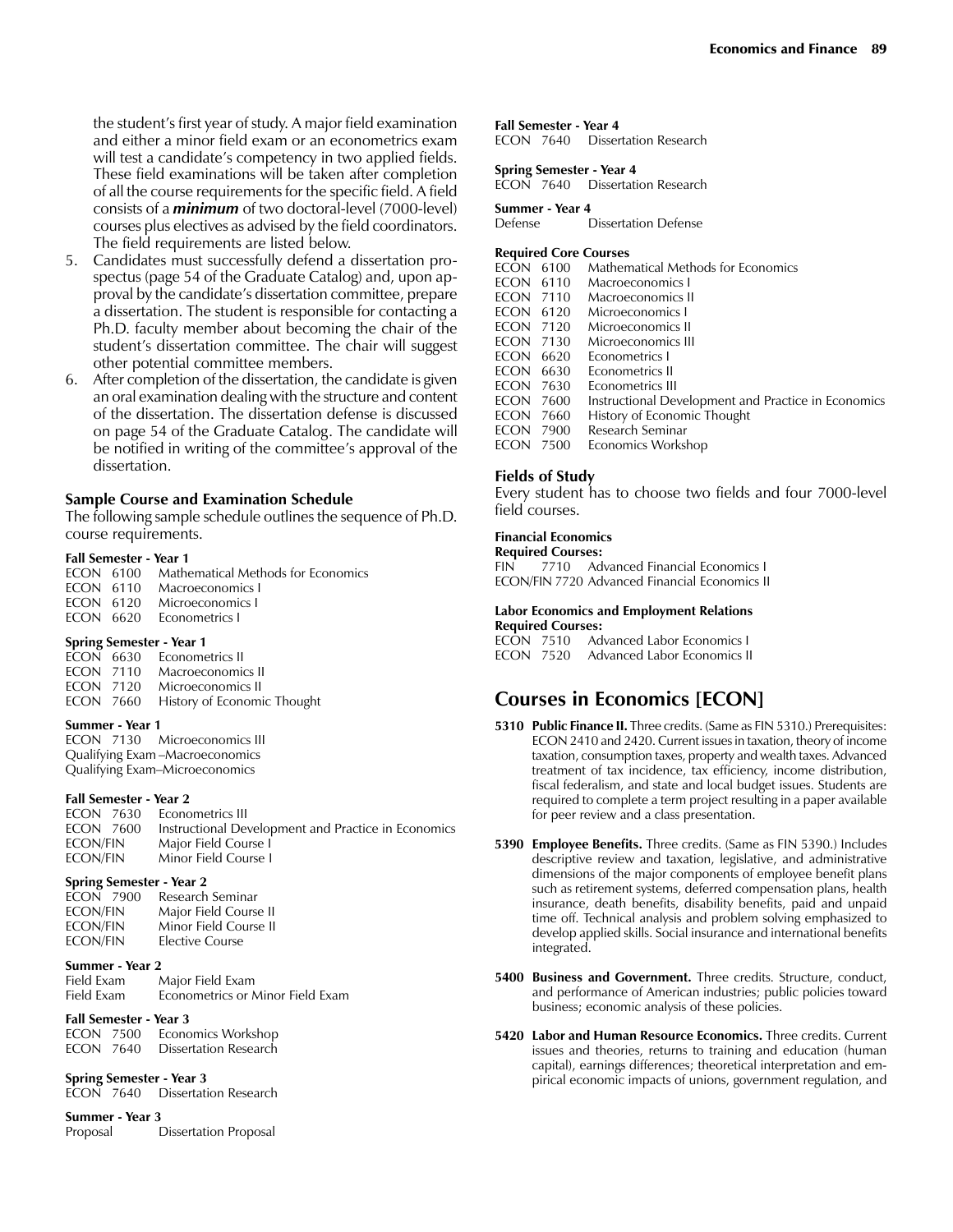international forces upon labor relations and labor markets; human resource information systems (spreadsheet applications) and integration of Internet information sources and forensic analysis.

- **5440 International Economics.** Three credits. Differences between domestic trade and international trade and foundations of international trade; economic effects of free trade and restricted trade; mechanisms of international payments and structure of balance of payments; history and contemporary issues of trade policies and world monetary systems.
- **5470 Economic Development of the Third World**. Three credits. Conditions and problems of the less developed countries; causes, processes, and consequences of economic development; introduction to basic growth models, development theories, and strategies for development. Economic as well as noneconomic factors studied.
- **5490 Industrial Relations Legislation** Three credits. Effects of domestic and international legislation and regulation of governments on the practical functions of labor markets and employment relations in the public and private sectors. Specific dimensions include unions and other collective and collaborative institutions, workforce diversity, and the impacts of technology. Domestic and international electronic resources heavily integrated into learning experiences based on research and analysis.
- **5510 Unions and Collective Bargaining**. Three credits. Collective bargaining contract administration and alternative dispute resolution mechanisms. Information technology tools. Analytical focus on the impacts of total compensation agreements, strike strategies, and the interdependent influences of the union and non-union sectors of the economy. Practical cases emphasized. A brief international comparative survey of unions and other collective relationships included.
- **5620 Econometrics and Forecasting.** Three credits. Prerequisites: QM 2610 and MATH 1810 or equivalent. Application of mathematical and statistical techniques to economic problems. Introduces econometric model construction and estimation and related problems. Requires use of econometric computer package.
- **5840 Study Abroad.** Three credits. Prerequisites: Graduate standing and completion of core courses in respective field as determined by graduate business studies. A short-term international business education experience designed to expose the student to the economic, political, cultural, and social environments of a foreign country(ies), with specific emphasis directed toward the international state/status of the subject matter pertinent to the discipline.
- **5890 Internship in Economics.** One to three credits. Prerequisite: Graduate status and recommendation of advisor. Supervised work experience in cooperating business firms or government agencies together with specialized academic study relating to the work experience.
- **5990 Problems in Economics**. One to three credits. Problems for intensive study are chosen in joint consultation between student and instructor.
- **6000 Managerial Economics.** Three credits. Prerequisites: ECON 2410 and 2420 or 4570 or equivalent. Primarily for M.B.A. students with particular attention given to business administration and finance topics including demand analysis, production and cost decisions, quantitative market analysis, capital budgeting, and alternative theories of the firm. Special emphasis on case studies, software applications, and interpretation of economic meanings of related analyses.
- **6030 Survey of Economic Theory.** Three credits. Overview of microand macroeconomic principles with an emphasis on applications to decision making in a competitive market environment. **May not be used for elective credit in graduate business degree programs.**
- **6040 Survey of Employment Relations.** Three credits. Survey of employment relations with emphasis on developing a general context, computational skills, and ability to conduct informed discourse on the content. Computational skills include simple time value and statistical analysis limited to calculator or spreadsheet applications. Students expected to demonstrate presentation skills utilizing different media. For current or aspiring professionals in employment relations who need to retool and/or need a course which, upon successful completion, will facilitate entry into the M.A. in Economics Industrial Relations concentration. Also a suitable elective for students in related fields of study.
- **6100 Mathematical Methods for Economics.** Three credits. Preparation for core courses in economics. Covers all essential mathematical methods including basic matrix algebra, exponential and logarithmic functions, the basics of differential calculus, unconstrained optimization, constrained optimization subject to equality and inequality constraints, comparative statics, and the Envelope theorem.
- **6105 Advanced Mathematical Methods for Economics.** Three credits. Prerequisite: ECON 6100 or equivalent as determined by instructor. Covers methods of dynamic optimization including calculus of variations, optimal control, and dynamic programming and the mathematical prerequisites of these methods such as integration, difference and differential equations, and advanced matrix algebra. Covers basics of mathematical statistics. Computer applications emphasized.
- **6110 Macroeconomics I.** Three credits. Prerequisite: ECON 6100 taken concurrently or approval by instructor. Serves as the first semester core course in macroeconomic theory for students pursuing a Ph.D. in economics. First part focuses on long-run economic growth. Topics include exogenous and endogenous growth theory, overlapping generations models, and the neoclassical growth model. Second part focuses on short-run economic fluctuations. Topics include real business cycle theory, traditional Keynesian theories, and New Keynesian models featuring rational expectations. Mathematical models used to address competing theories; comfort with multivariate calculus and linear algebra essential.
- **6120 Microeconomics I**. Three credits. Prerequisite: ECON 6100 taken concurrently or approval by instructor. Serves as the first semester core course in microeconomic theory for students pursuing a Ph.D. in economics. First part develops the theory of consumer choice, with extensions including the labor supply model, intertemporal choice, and choice under uncertainty. Second part models theory of the firm in both perfectly competitive and monopoly industry settings. Mathematical models used to derive theories; comfort with multivariate calculus and linear algebra essential.
- **6200/ 7200 Economics of Education.** Three credits. Prerequisite: ECON 6120 or permission. The role of education in creating human capital, the existence of externalities, the returns to education, the education "industry," and the issues surrounding education reform.
- **6390/ 7390 Social Insurance, Pensions, and Benefits.** Three credits. Prerequisites: ECON 4390/5390 (or equivalent). An intensive survey of policy and practice in employee benefits, with an indepth examination of pension plans. Covers an interdisciplinary mix of economics, accounting/finance, law, and regulation.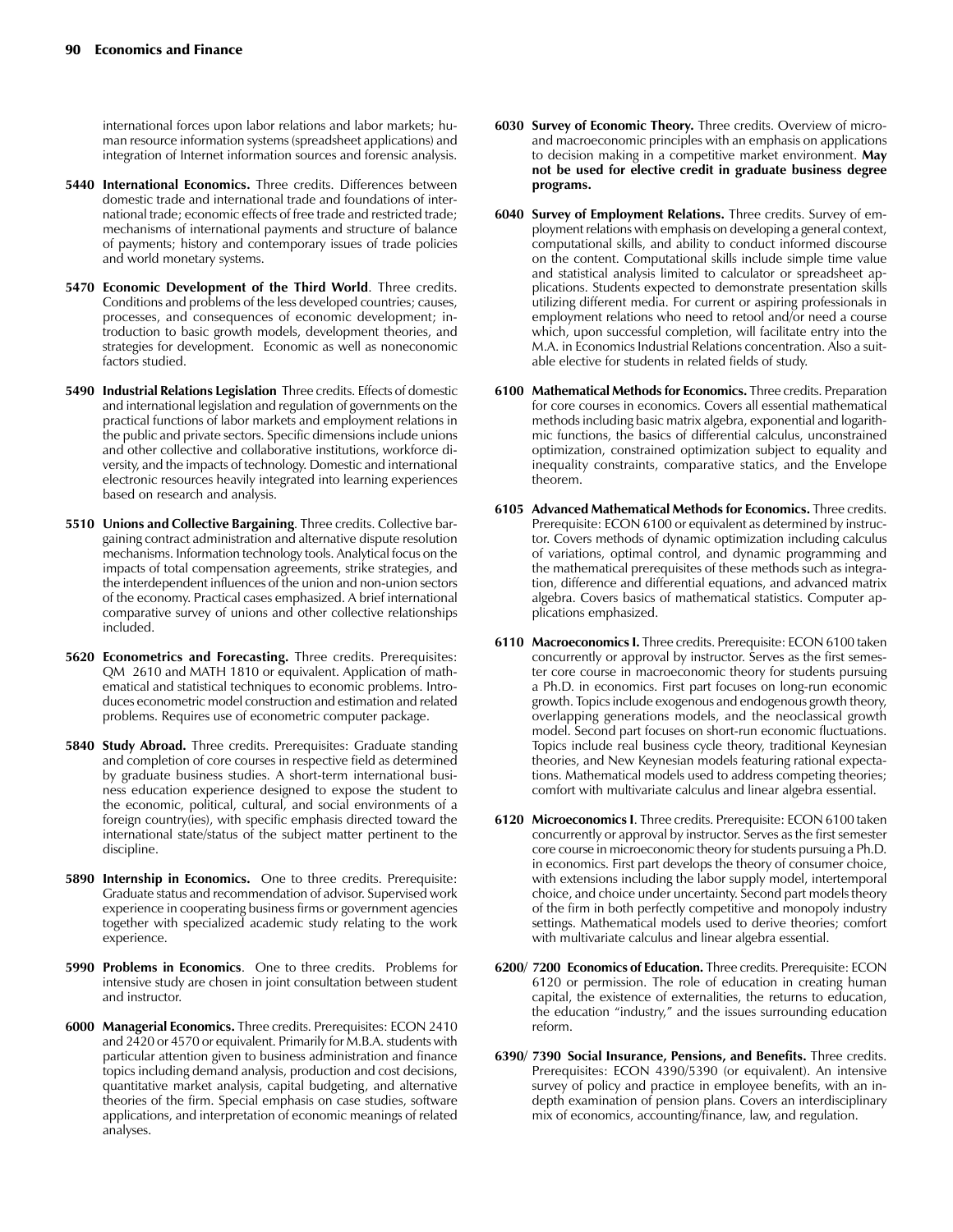- **6400 Economics of Health Care.** Three credits. Applications of microeconomics to analysis of the health care delivery system in the United States. Major issues include the private and public demand for health care, supply of health care, cost of health care, the pricing of health care, and the analysis of the various health care reform policies of the industry. Examines how economics can provide valuable insights into the above problems of social choice.
- **6430 Seminar on Public Finance.** Three credits. (Same as FIN 6430.) Examines the role of government in the allocation and distribution of society's resources. Topics include theories of government sector growth, public and quasi-public goods, externalities and agency theory, transitivity and completeness of voting preferences, income redistribution and economic justice, social insurance, health care programs, tax shifting and incidence analysis, efficiency and equity in taxation, and efficiency and redistributive aspects of deficit financing. Topics may involve case studies such as budget formulation, environmental policies, payroll taxes, and alternative tax structures.
- **6440 Special Topics in Economics.** One to three credits. Independent study of a particular topic selected by the student and approved by the instructor. Provides an opportunity to study special areas of interest for which regular courses are not offered.
- **6450 Seminar on Monetary Policy.** Three credits. (Same as FIN 6450.) Prerequisite: ECON 3210 or equivalent recommended. Objectives and limitations of monetary policy, alternative monetary theories underlying policy decisions and the controversy among theories, transmission channels of monetary policy, alternative strategies used to achieve the objectives of monetary policy, practical considerations in the execution of monetary policy, global linkages and monetary policy, and the effects and consequences of policy decisions on economic activity and business decisions.
- **6460/ 7460 Seminar on Financial Markets.** Three credits. (Same as FIN 6460/7460.) Prerequisite: FIN 3000 or 3010 or 6000 or equivalent. Credit flows within the U.S. and the global economies, the economic and financial forces influencing the general level of interest rates and the relationship among interest rates, the characteristics of key short- and long-term financial assets, new financial instruments, derivative instruments, global financing linkages, global linkages among financial instruments and among national economies, and interest rate risk, including the measurement and means of protection.
- **6470/ 7470 Seminar in Economic Growth and Development.** Three credits. Prerequisites: ECON 2410 and 2420 and permission of instructor. Satisfies the M.B.A. international course requirement. Critical analysis of causes, processes, and consequences of economic development; evaluation of various policies and strategies for economic development; introduction to advanced growth models and theories. Special emphasis on the less developed countries.
- **6500 Modern Issues in Labor and Industrial Relations.** Three credits. A survey of labor market and employment relations issues evolving in our changing economic environment. Coverage includes the concepts of efficiency, equity, and ethics of market and institutional behavior and economic issues related to work force demographics and work place organization. Distinction drawn between cooperative and competitive models of economic organization and outcomes in the employer-employee relations environment. Internet labor market information sources and international comparisons incorporated.
- **6510 Theory and Analysis in Labor Economics and Industrial Relations.** Three credits. Prerequisite: ECON 4570 or 6000 or 4420/5420 (or equivalent of either). Recommended prerequisites: Courses or equivalent experience involving financial computations, spreadsheet applications, and statistical software. Micro and macro theory of labor demand and supply and government policy implications, economic theory and measurement of human capital, returns to education, discrimination, income distribution, and impacts of international trade.
- **6520 Special Media Projects.** Three credits. Nontraditional learning experiences. Approval includes faculty and student written mutual agreement and conformance to departmental standards for independent study. Examples of special projects include production of CDs, DVDs, cable TV programming, Internet projects, internships that clearly add nonredundant learning experiences, or highly applied projects that demonstrate the integration of information technologies into mainstream business or other organization decision making.
- **6530/ 7530 International Trade Theory and Policy.** Three credits. Prerequisite: ECON 5440 or equivalent background recommended. Advanced study of the key topics covered and introduction to other topics not covered in ECON 5440. Critical examination of major issues and evaluation of latest theories in international trade and monetary relations.
- **6540 Japanese Society and Business.** Three credits. (Same as SOC 6710.) Japanese economy, business practices, and social and physical environment in comparison with those in other countries, particularly the United States.
- **6550 Studies in Economic Development: Pacific Asia.** Three credits. Prerequisite: ECON 5470 or equivalent recommended. Analysis and evaluation of processes of economic development with focus on a specific area of the United States or of the world. Area covered varies.
- **6560 Mergers, Acquisitions, and Corporate Restructuring.** Three credits. (Same as FIN 6560.) Issues covered include the reasons firms merge, buyer and seller motivations, the assessment of merger prospect value, merger waves and their consequences, the concentration of economic power resulting from mergers, policies toward mergers, the effects of takeover defenses, and the effects of mergers on the economy.
- **6570/ 7570 Industrial Organization and Strategy.** Three credits. Prerequisites: ECON 6120 and 6620 (or equivalent) or permission of the instructor. Historical overview of the development of industrial organization as a field, followed by intensive review of the recent theoretical and empirical literature on industry behavior and strategy. Behavior of firms in oligopoly markets emphasized. Topics include basic theory of non-cooperative games, welfare effects of non-competitive behavior, and antitrust and regulatory policy toward such behaviors.
- **6620 Econometrics I.** Three credits. (Same as FIN 6620.) Prerequisite: ECON 4620 or equivalent. Focuses on ordinary least squares regression analysis, covering the problems of specification, multicollinearity, heteroskedasticity, autocorrelation, and endogeneity. SAS statistical software used as a tool for manipulating data, conducting forecasts, carrying out Monte Carlo simulations, and performing statistical inference.
- **6630 Econometrics II.** Three credits. Prerequisite: ECON 6620 or permission of instructor. Emphasizes methods of time series analysis, including Box-Jenkins methods, general-to-specific modeling, volatility models, vector autoregressions, unit roots and cointegration, unobserved component and state space models, and neural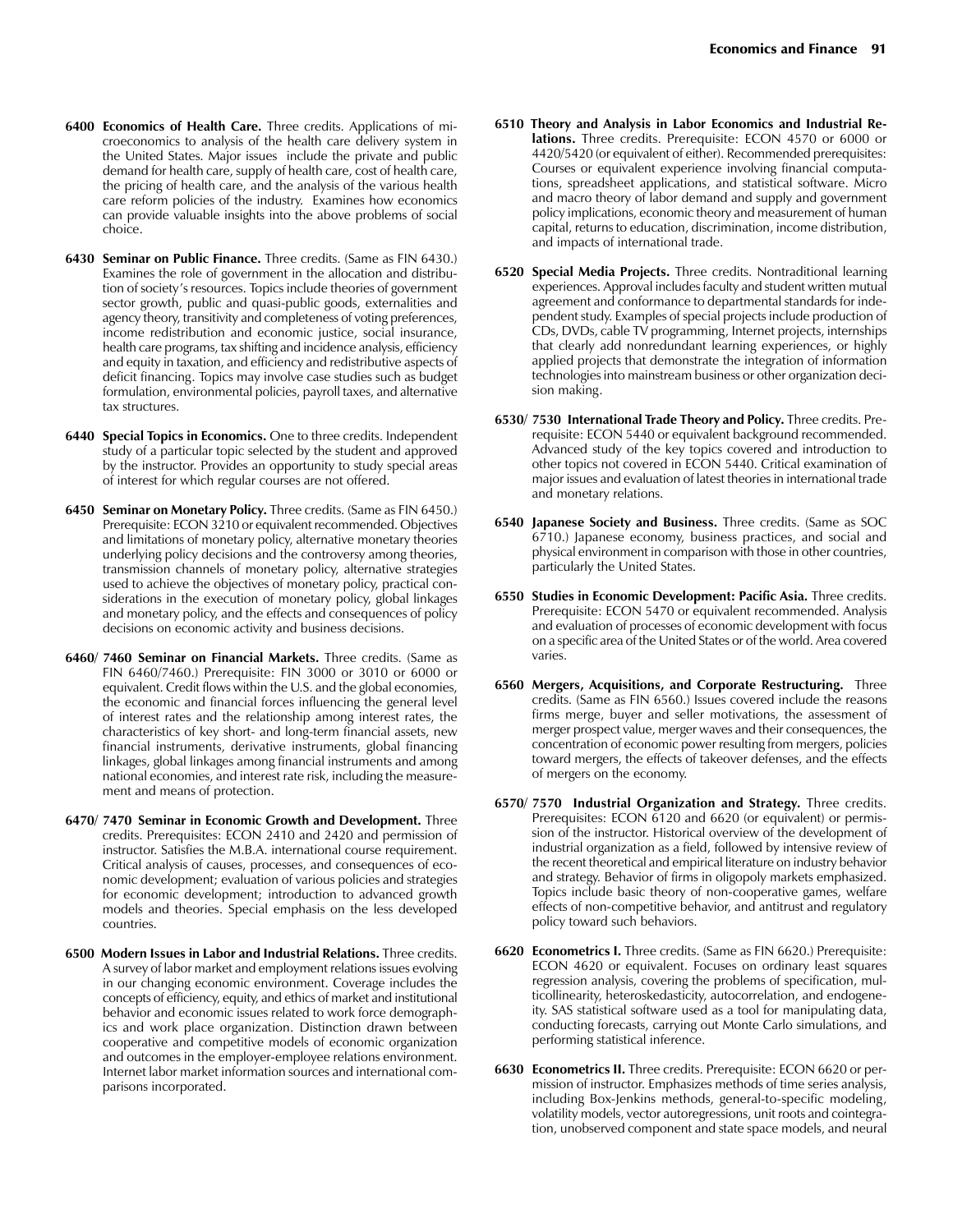networks. Integrates practical applications in various computing environments including SAS, RATS, and Matlab.

- **6640 Thesis Research.** One to six credits. Selection of a research problem, review of pertinent literature, collection and analysis of data, and composition of thesis. Once enrolled, student should register for at least one credit hour of master's research each semester until completion. S/U grading.
- **6660/ 7660 History of Economic Thought.** Three credits. Prerequisites: Graduate status and proficiency in reading and writing English. Examines the history of Western economics beginning with the ancient Greeks, including the medieval scholastics, the early modern mercantilists, and selected thinkers from classical liberal economics, socialism, the historical and institutionalist schools of economics, neoclassical economics, and contemporary economics.
- **6730 Seminar on Financial Institutions.** Three credits. (Same as FIN 6730.) Focus on the common and distinctive aspects of the provision of financial services and the management of risk associated with those services. Roles, characteristics, and operation of financial institutions, constraints that these institutions face in meeting that objective, regulatory environment within which they operate, risks that they face and the management of those risks, evolution experienced during the 1980s and 1990s, and the probable course of change in the years ahead.
- **6999/ 7999 Comprehensive Examination and Preparation.** One credit. Open only to students who are not enrolled in any other graduate course and who will take the master's comprehensive examination during the term. The student must contact the graduate advisor during the first two weeks of the term for specifics regarding the details of this comprehensive examination preparatory course. Credit may not be applied to degree requirements.
- **7110 Macroeconomics II.** Three credits. Prerequisites: ECON 6100 and 6110. Second semester core course in macroeconomic theory for students pursuing a Ph.D. in economics. Focuses on modern intertemporal macroeconomics. Develops discrete-time dynamic optimization techniques and examines the role of fiscal and monetary policies in centralized and decentralized economics and their welfare implications. Reviews recent developments in economic growth theory and international macroeconomics. Focus of course is quantitative but developing intuition about macroeconomic dynamics stressed.
- **7120 Microeconomics II.** Three credits. Prerequisites: ECON 6100 and 6120. Second semester core course in microeconomic theory for students pursuing a Ph.D. in economics. Examines oligopolies and pricing strategies with game theory, general equilibrium including the incorporation of public goods and externalities, and information economics with asymmetric information in principle-agent models. Mathematical models used to derive the theories; comfort with multivariate calculus and linear algebra essential.
- **7130 Microeconomic III.** Three credits. Prerequisite: ECON 7120. Third semester course in microeconomic theory for students pursuing a Ph.D. in economics. Advanced methods used in practical applications in microeconomics. Topics include set theory approach to cost and production with an emphasis on measurement methods for productivity and efficiency, multifactor productivity and index numbers, and applications of game theory to issues in law and economics, political economy, and finance. Familiarity with calculus, linear algebra, and game theoretic analysis of basic strategies in oligopoly expected.
- **7250 Methods of Outcome Assessment.** Three credits. Prerequisites: ECON 7120 and 7630. Deals with outcomes assessment of the educational process. Covers techniques to rank educational

institutions, methods to assess the effectiveness of educational programs, ways to evaluate individual courses or instructors, and methods to assess student learning. Key quantitative tools that are used in outcomes assessment, including data envelope analysis, stochastic frontier models, and hierarchical linear models. Also considers the political and incentive problems that typically arise in implementing assessment methods in practice.

- **7500 Economics Workshop.** One credit. Students present material related to their dissertation proposals or ongoing dissertation research to peers and the graduate faculty in a formal workshop setting. Credit is awarded after a student completes **two** separate workshop presentations that are judged satisfactory by the attending graduate faculty.
- **7510 Advanced Labor Economics I.** Three credits. Prerequisites: Student must have passed Ph.D. qualifying exams in microeconomics and macroeconomics. First half of an introduction of leading theories in labor economics including labor supply, education and human capital, job search, labor demand, compensating wage differentials and discrimination, contracts, risk-sharing, incentives, and collective bargaining. Frequent use of multivariate regression analysis and other modern econometric techniques allows students to enhance skills necessary to conduct independent research in the field.
- **7520 Advanced Labor Economics II.** Three credits. Prerequisite: Student must have passed Ph.D. qualifying exams in microeconomics and macroeconomics. Second half of an introduction of the leading theories in labor economics including unemployment and inflation, employment allocation and job loss, technological progress, globalization, inequalities, labor market policies, and institutions and labor market performance. Frequent use of multivariate regression analysis and other modern econometric techniques allows students to enhance skills necessary to conduct independent research in the field.
- **7550 Quantitative Policy Analysis in International Economics.** Three credits. Prerequisites: ECON 6530, 7120, and 7630. Applications-oriented course emphasizing quantitative tools to analyze policy issues related to international trade, exchange rates, sectoral resource allocation, and growth. Topics include an extended introduction to trade policy analysis using a general equilibrium modeling framework. Practical aspects of general equilibrium modeling emphasized and applied to a particular issue of interest, such as the impact of trade liberalization on labor markets and growth or the impact of trade and exchange rate distortions on resource allocation and growth.
- **7600 Instructional Development and Practice in Economics.** Three credits. Prerequisite: Student must have passed Ph.D. qualifying exams in microeconomics and macroeconomics. Workshop environment where students present key economic concepts, use new technology, organize and structure courses and individual classes, use assessment tools, and deal with conflict in the classroom. Offers preparation to teach undergraduate classes in economics.
- **7610 Economic Internship.** Three credits. Prerequisites: FOED 7520 and SPSE 7550. Supervised teaching of undergraduate economics courses.
- **7630 Econometrics III.** Three credits. Prerequisites: ECON 6620 and 6630; student must have passed Ph.D. qualifying exams in microeconomics and macroeconomics. Third course in the econometrics sequence with an emphasis on nonlinear estimation methodology for cross section and panel data. Includes discussion of various qualitative and limited dependent variable models, including those for discrete responses, censored and truncated data, sample selection problems, treatment effects, and duration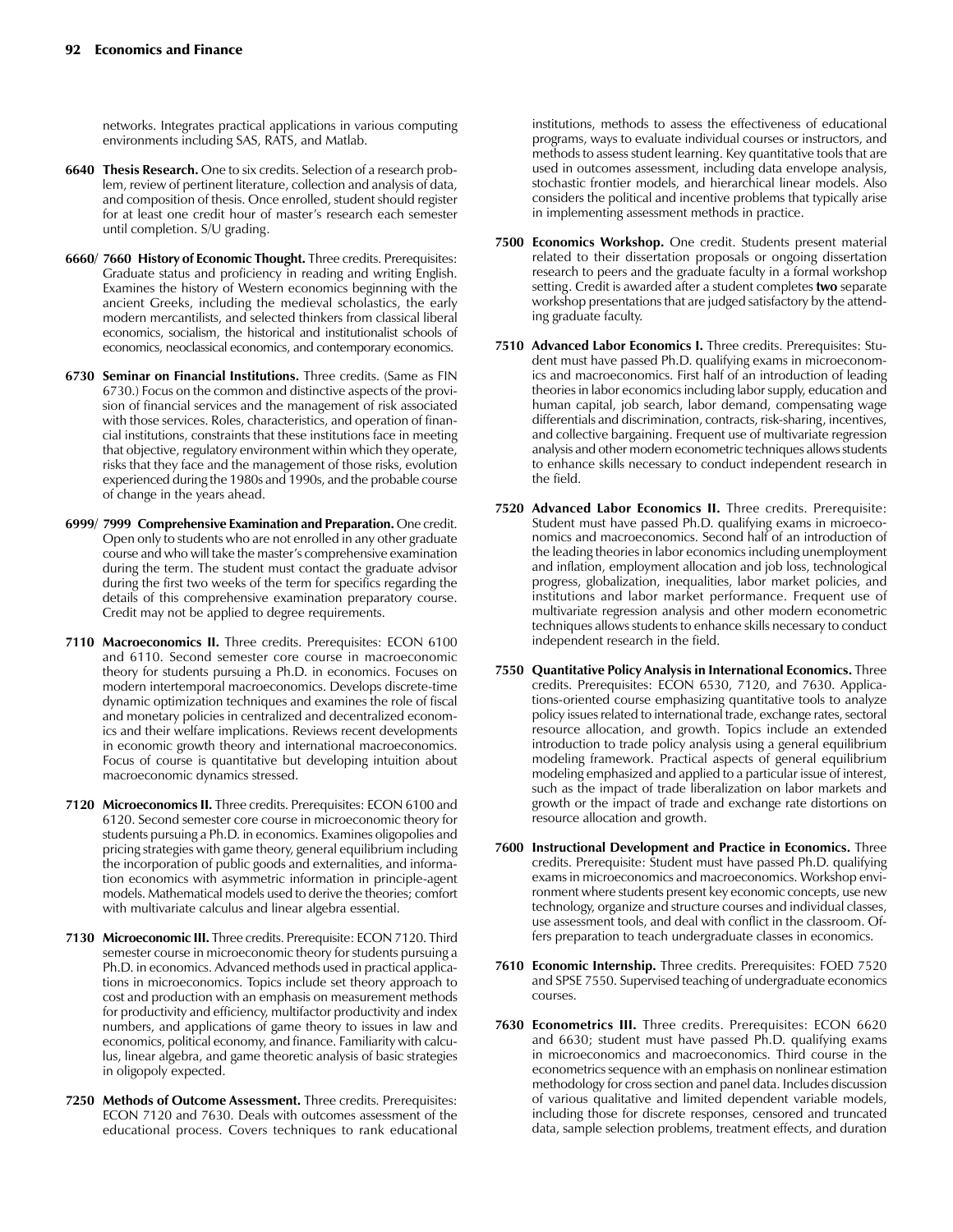analysis. Incorporates practical applications in SAS, STATA, and other computing environments.

- **7640 Dissertation Research.** One to six credits. Selection of a research problem, review of pertinent literature, collection and analysis of data, and composition of dissertation. Once enrolled, student should register for at least one credit hour of doctoral research each semester until completion. S/U grading.
- **7710 Advanced Financial Economics I.** Three credits. (Same as FIN 7710.) Prerequisite: Student must have passed Ph.D. qualifying exams in microeconomics and macroeconomics. Provides an integrated treatment of a variety of dynamic optimization and dynamic equilibrium models and examines their empirical implications for individual choices and, in particular, savings and asset prices. Three frameworks studied: infinitely lived representative agent models, heterogenous agent models, and representative and heterogenous agent models with financial frictions. Advanced numerical solution methods and panel data estimation techniques also incorporated.
- **7720 Advanced Financial Economics II.** Three credits. (Same as FIN 7720.) Prerequisite: Student must have passed Ph.D. qualifying exams in microeconomics and macroeconomics. Introduction to leading theories in monetary economics including measurement of the empirical impact of monetary shocks on real activity, money in the utility function and cash-in-advance models, and New Keynesian models featuring sluggish price and wage adjustment. Emphasis on the analysis of interest rate rules and the conduct of optimal monetary policy under commitment and discretion. Frequent use of numerical dynamic programming and empirical estimation of monetary models allows students to enhance skills necessary to conduct independent research in the field.
- **7900 Research Seminar.** Three credits. Prerequisites: ECON 7630; student must have passed Ph.D. qualifying exams in microeconomics and macroeconomics. Students practice writing academic papers, critiques, and monographs in economics and finance with some emphasis on developing a viable dissertation proposal. Incorporates a detailed discussion of essential steps in the publication process such as identifying a topic, fitting it into the literature, developing a theoretical background, preparing the data, choosing an appropriate methodology, and presenting the results, as well as pitfalls to avoid in working on dissertations and academic papers.

## **Courses in Finance [FIN]**

- **5310 Public Finance II.** Three credits. (Same as ECON 5310.) Prerequisites: ECON 2410 and 2420. Current issues in taxation, theory of income taxation, consumption taxes, property and wealth taxes. Advanced treatment of tax incidence, tax efficiency, income distribution, fiscal federalism, and state and local budget issues. Students are required to complete a term project resulting in a paper available for peer review and a class presentation.
- **5360 Management of Financial Institutions.** Three credits. Prerequisite: FIN 3210 or equivalent or consent of instructor. Application of principles of institution management with a focus on operations, policy making, asset, liability, and capital management of commercial banks and nonbank financial institutions.
- **5390 Employee Benefits.** Three credits. (Same as ECON 5390.) Includes descriptive review and taxation, legislative, and administrative dimensions of the major components of employee benefit plans such as retirement systems, deferred compensation plans, health insurance, death benefits, disability benefits, paid and unpaid time off. Technical analysis and problem solving emphasized to

develop applied skills. Social insurance and international benefits integrated.

- **5430 Real Property Valuation.** Three credits. Prerequisite: FIN 2450 or consent of instructor; FIN 3010 strongly recommended. Theory and methods of real property valuation. Qualitative and quantitative analysis incorporated to appraise residential and incomeproducing properties. Comparable sales, cost-depreciation, and income capitalization analysis emphasized.
- **5590 Problems in Real Estate.** Three credits. Current controversial conditions in the field of real estate with concentration on major problems and policies in managing real estate and other related resources.
- **5710 Insurance in Estate Planning.** Three credits. Prerequisite: FIN 3610 or permission of instructor. Insurance as it may relate to estate planning examined in detail. Focus on estate planning principles including the problems of estate liquidity, taxation, governmental regulation, and costs involved in handling estates. Also included are ownership provisions and beneficiary designations, settlement options, and trusts.
- **5730 Insurance Company Operations.** Three credits. Prerequisite: FIN 3610 or permission of instructor. Insurance marketing, underwriting, reinsurance, rate making, claims adjusting, loss control activities, and other functions and activities.
- **5750 Risk Management.** Three credits. Prerequisite: FIN 3610 or permission of instructor. Analysis of major sources of liability loss exposures and the insurance coverages designed to meet those exposures. Noninsurance techniques such as loss control and risk transfer are also discussed.
- **5790 Problems in Insurance.** Three credits. Prerequisite: FIN 3610 or permission of instructor. Application of various insurance coverages to fulfillment of personal, business, and social needs. Special problems are chosen or assigned in areas of the student's interest in joint consultation between student and instructor.
- **5840 Study Abroad.** Three credits. Prerequisites: Graduate standing and completion of core courses in respective field as determined by graduate business studies. A short-term international business education experience designed to expose the student to the economic, political, cultural, and social environments of a foreign country(ies), with specific emphasis directed toward the international state/status of the subject matter pertinent to the discipline.
- **5890 Internship in Finance.** Three credits. Prerequisite: Graduate status and recommendation of advisor. Supervised work experience in cooperating business firms or government agencies together with specialized academic study relating to the work experience.
- **5990 Problems in Finance.** One to three credits. Chosen in joint consultation between student and instructor.
- **6000 Survey of Financial Management.** Three credits. Principles and tools of financial management including time value of money, security valuation, funds acquisition and capital budgeting, and cost of capital. **May not be used for elective credit in graduate business degree programs.**
- **6430 Seminar on Public Finance.** Three credits. (Same as ECON 6430.) Examines the role of government in the allocation and distribution of society's resources. Topics include theories of government sector growth, public and quasi-public goods, externalities and agency theory, transitivity and completeness of voting preferences, income redistribution and economic justice, social insurance,